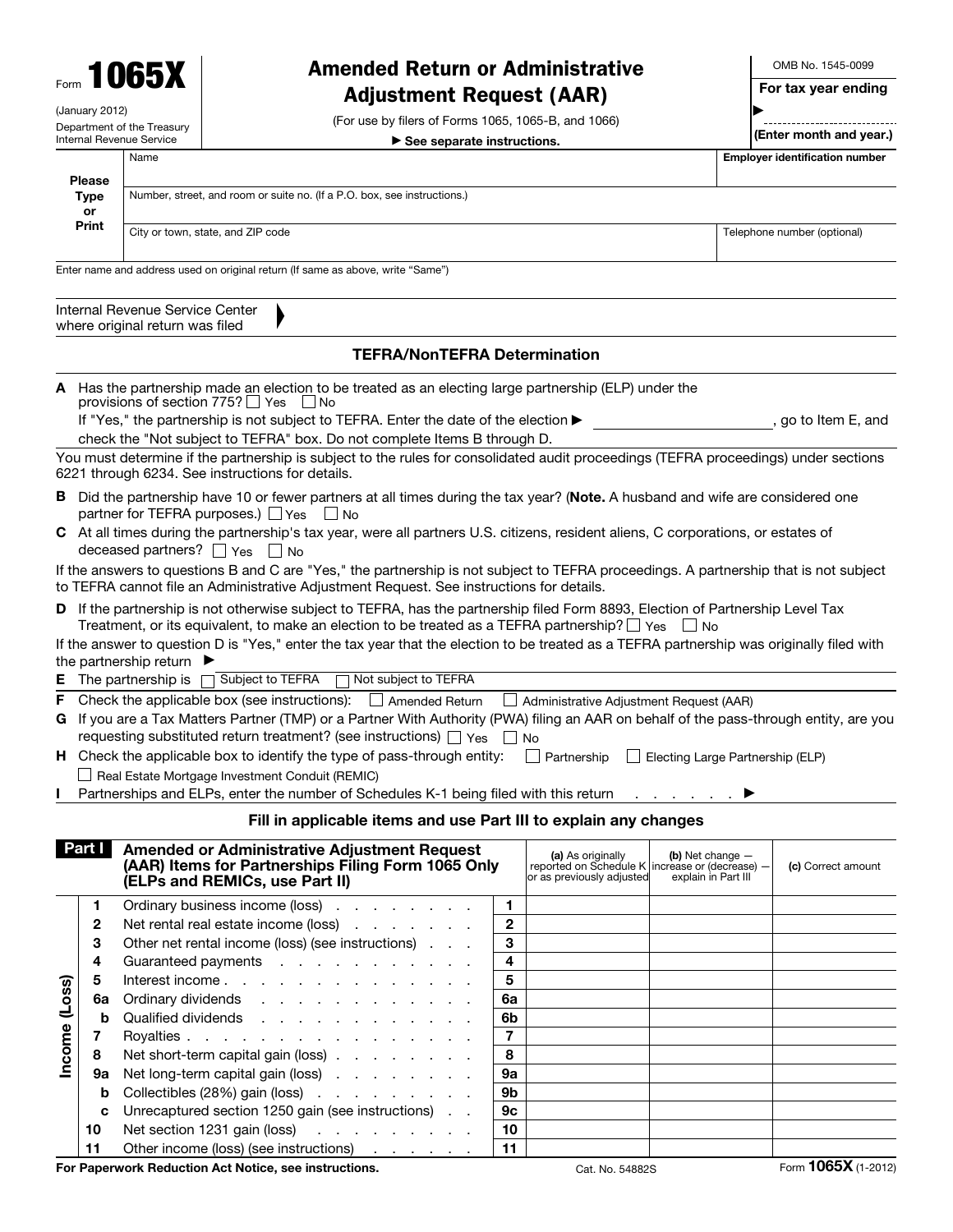|                               |            | Form 1065X (1-2012)                                                                                                         |                 |  | Page 2 |
|-------------------------------|------------|-----------------------------------------------------------------------------------------------------------------------------|-----------------|--|--------|
|                               | 12         | Section 179 deduction                                                                                                       | 12              |  |        |
|                               | 13a        | Contributions                                                                                                               | 13a             |  |        |
|                               | b          | Investment interest expense                                                                                                 | 13 <sub>b</sub> |  |        |
| <b>Deductions</b>             | c          | Section 59(e) expenditures                                                                                                  | 13 <sub>c</sub> |  |        |
|                               | d          | Other deductions (see instructions)                                                                                         | 13d             |  |        |
|                               |            |                                                                                                                             |                 |  |        |
|                               | 14a        | Net earnings (loss) from self-employment                                                                                    | 14a             |  |        |
|                               | b          | Gross farming or fishing income                                                                                             | 14 <sub>b</sub> |  |        |
| Self-Employment               | c          | Gross nonfarm income <u>.</u>                                                                                               | 14 <sub>c</sub> |  |        |
|                               | <b>15a</b> | Low-income housing credit (section $42(j)(5)$ )                                                                             | 15a             |  |        |
|                               | b          | Low-income housing credit (other)                                                                                           | 15 <sub>b</sub> |  |        |
|                               | c          | Qualified rehabilitation expenditures (rental real estate)                                                                  | 15 <sub>c</sub> |  |        |
| Credits                       | d          | Other rental real estate credits (see instructions)                                                                         | <b>15d</b>      |  |        |
|                               | е          | Other rental credits (see instructions)                                                                                     | 15e             |  |        |
|                               | f          | Other credits (see instructions) <u>.</u>                                                                                   | 15f             |  |        |
|                               | <b>16a</b> | Name of country or U.S. possession ▶                                                                                        |                 |  |        |
|                               |            | Gross income from all sources                                                                                               | 16 <sub>b</sub> |  |        |
|                               | b          | and a series of the con-<br>Gross income sourced at partner level                                                           |                 |  |        |
|                               | c<br>d     | Foreign gross income sourced at partnership level passive                                                                   | 16c             |  |        |
|                               |            | category                                                                                                                    |                 |  |        |
|                               |            |                                                                                                                             | 16d             |  |        |
|                               | е          | Foreign gross income sourced at partnership level general<br>category                                                       |                 |  |        |
|                               |            |                                                                                                                             | 16e             |  |        |
|                               | Ť          | Foreign gross income sourced at partnership level other                                                                     | 16f             |  |        |
|                               | g          | Deductions allocated and apportioned at partner level<br>interest expense                                                   |                 |  |        |
| Transactions                  |            |                                                                                                                             | 16g             |  |        |
|                               | h          | Deductions allocated and apportioned at partner level other                                                                 | <b>16h</b>      |  |        |
|                               |            | Deductions allocated and apportioned at partnership level<br>to foreign source income passive category                      |                 |  |        |
| Foreign                       |            |                                                                                                                             | <b>16i</b>      |  |        |
|                               |            | Deductions allocated and apportioned at partnership level<br>to foreign source income general category                      |                 |  |        |
|                               |            |                                                                                                                             | 16j             |  |        |
|                               | ĸ          | Deductions allocated and apportioned at partnership level<br>to foreign source income other<br>and the contract of the con- |                 |  |        |
|                               |            |                                                                                                                             | <b>16k</b>      |  |        |
|                               |            | Total foreign taxes (check one) ▶ Paid   Accrued                                                                            | <b>16I</b>      |  |        |
|                               | m          | Reduction in taxes available for credit (see instructions)                                                                  | 16m             |  |        |
|                               | n.         | Other foreign tax information (see instructions)                                                                            |                 |  |        |
| tems                          |            | 17a Post-1986 depreciation adjustment                                                                                       | 17a             |  |        |
|                               |            | <b>b</b> Adjusted gain or loss                                                                                              | 17 <sub>b</sub> |  |        |
|                               |            |                                                                                                                             |                 |  |        |
|                               | c          | Depletion (other than oil or gas)<br>the contract of the contract of                                                        | 17c             |  |        |
|                               |            |                                                                                                                             |                 |  |        |
|                               | d          | Oil, gas, and geothermal properties - gross income                                                                          | 17d             |  |        |
|                               |            |                                                                                                                             |                 |  |        |
|                               | е          | Oil, gas, and geothermal properties-deductions                                                                              | 17e             |  |        |
| Alternative Minimum Tax (AMT) |            |                                                                                                                             |                 |  |        |
|                               | f          | Other AMT Items (see instructions)                                                                                          | 17f             |  |        |
|                               | <b>18a</b> | Tax-exempt interest income.                                                                                                 | 18a             |  |        |
|                               | b          | Other tax-exempt income                                                                                                     | <b>18b</b>      |  |        |
|                               | c          | Nondeductible expenses<br>and the contract of the contract of                                                               | 18 <sub>c</sub> |  |        |
|                               | 19а        | Distributions of cash and marketable securities                                                                             | 19a             |  |        |
|                               | b          | Distributions of other property                                                                                             | 19b             |  |        |
| Other Information             | 20a        | Investment income<br>and the company of the company of                                                                      | 20a             |  |        |
|                               | b          | Investment expenses                                                                                                         | 20 <sub>b</sub> |  |        |
|                               | C          | Other items and amounts (see instructions)                                                                                  | <b>20c</b>      |  |        |

Note. Amended Schedules K-1: File amended Schedules K-1 with Form 1065X. If the partnership is filing Form 1065X for an administrative adjustment request (AAR), please inform the partners receiving the amended Schedules K-1 that the partnership is filing the AAR. If the partnership is not subject to the rules for consolidated audit proceedings (TEFRA proceedings) under sections 6221 through 6234, the partnership cannot file an AAR; and instead must furnish the amended Schedules K-1 to its partners. The partners must then file their own amended returns (see instructions).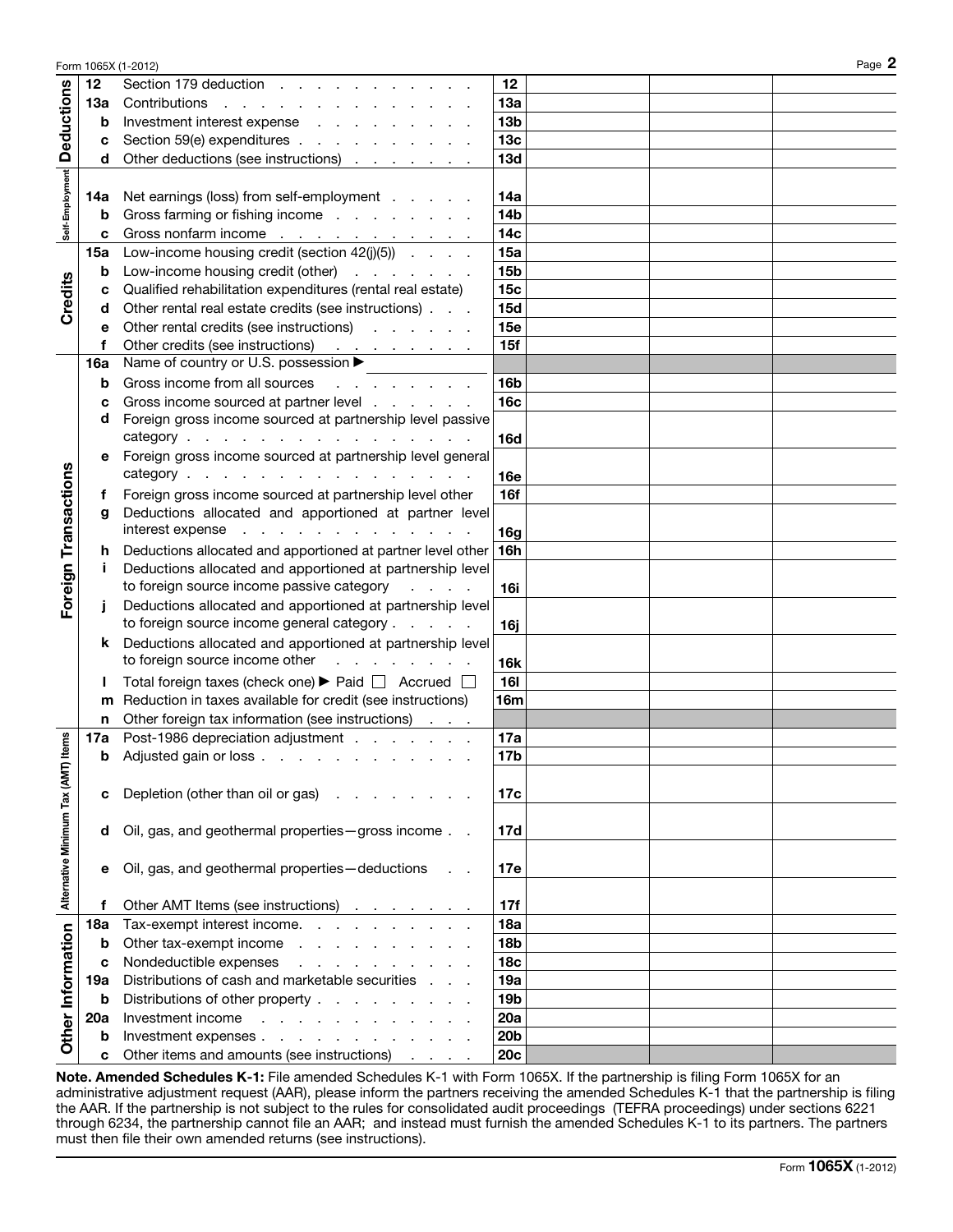## Part II Amended or Administrative Adjustment Request (AAR) Items for ELPs and REMICs Only

|        | (a) Description of Item Being Amended or<br>Adjusted (see instructions) | <b>(b)</b> As originally<br>reported or as previously<br>adjusted | $\vert$ (c) Net change $-$<br>increase or (decrease) $-$<br>explain in Part III | (d) Correct amount |
|--------|-------------------------------------------------------------------------|-------------------------------------------------------------------|---------------------------------------------------------------------------------|--------------------|
|        |                                                                         |                                                                   |                                                                                 |                    |
|        | ◠                                                                       |                                                                   |                                                                                 |                    |
| $\sim$ | ≏<br>P                                                                  |                                                                   |                                                                                 |                    |
|        | 4                                                                       |                                                                   |                                                                                 |                    |
|        | 5                                                                       |                                                                   |                                                                                 |                    |

Tax and Payments (see instructions)

| 6  | <b>ELPs ONLY:</b> Tax and other payments                                                                                     | 6    |  |    |  |
|----|------------------------------------------------------------------------------------------------------------------------------|------|--|----|--|
| 7  | <b>REMICs ONLY:</b> Tax on net income from prohibited                                                                        |      |  |    |  |
|    | transactions                                                                                                                 |      |  |    |  |
| 8  | <b>REMICs ONLY:</b> Tax on net income from foreclosure                                                                       |      |  |    |  |
|    | property $\ldots$ $\ldots$ $\ldots$ $\ldots$ $\ldots$ $\ldots$                                                               | 8    |  |    |  |
| 9  | <b>REMICs ONLY:</b> Tax on contributions after the startup                                                                   |      |  |    |  |
|    | day                                                                                                                          | 9    |  |    |  |
| 10 | Total tax                                                                                                                    | 10   |  |    |  |
| 11 | Tax paid with Form 7004. $\ldots$                                                                                            | l 11 |  |    |  |
| 12 | Tax paid with (or after) the filing of the original return $\cdots$ , $\cdots$ , $\cdots$ , $\cdots$ , $\cdots$ , $\vert$ 12 |      |  |    |  |
| 13 | Add lines 11 and 12, column (d) $\cdots$ $\cdots$ $\cdots$ $\cdots$ $\cdots$ $\cdots$ $\cdots$ $\cdots$ $\cdots$             |      |  | 13 |  |
| 14 | Overpayment, if any, as shown on original return or as later adjusted                                                        |      |  | 14 |  |
| 15 | Subtract line 14 from line 13.                                                                                               |      |  | 15 |  |
|    |                                                                                                                              |      |  |    |  |

Tax Due or Overpayments (see instructions)

| 16 Tax Due. Subtract line 15 from line 10, column (d). For details on how to pay, see instructions. | ∣ 16 |  |
|-----------------------------------------------------------------------------------------------------|------|--|
| 17 Overpayment. Subtract line 10, column (d), from line 15                                          |      |  |

Note. Amended Schedules K-1 or Schedules Q. File amended Schedules K-1 or Schedules Q with Form 1065X. If the ELP or REMIC is filing Form 1065X for an administrative adjustment request (AAR), do not furnish the amended Schedules K-1 or Schedules Q to the partners or residual interest holders. If the REMIC is not filing for an AAR and is not subject to the rules for consolidated audit proceedings under sections 6221 through 6231, the REMIC must furnish the amended Schedules Q to its residual interest holders. See instructions for details.

| Sign<br>Here            |                                                                                                     | Under penalties of perjury, I declare that I have filed an original return and that I have examined this amended return, including accompanying<br>(other than taxpayer) is based on all information of which preparer has any knowledge. |       | schedules and statements, and to the best of my knowledge and belief, this amended return is true, correct, and complete. Declaration of preparer |  |  |
|-------------------------|-----------------------------------------------------------------------------------------------------|-------------------------------------------------------------------------------------------------------------------------------------------------------------------------------------------------------------------------------------------|-------|---------------------------------------------------------------------------------------------------------------------------------------------------|--|--|
|                         | Signature of general partner, limited liability company<br>member manager, or authorized individual | Date                                                                                                                                                                                                                                      | Title |                                                                                                                                                   |  |  |
| Paid<br><b>Preparer</b> | Print/Type preparer's name                                                                          | Preparer's signature                                                                                                                                                                                                                      | Date  | PTIN<br>if<br>Check<br>self-emploved                                                                                                              |  |  |
| <b>Use Only</b>         | Firm's name                                                                                         |                                                                                                                                                                                                                                           |       | Firm's EIN ▶                                                                                                                                      |  |  |
|                         | Phone no.<br>Firm's address ▶                                                                       |                                                                                                                                                                                                                                           |       |                                                                                                                                                   |  |  |

Form **1065X** (1-2012)